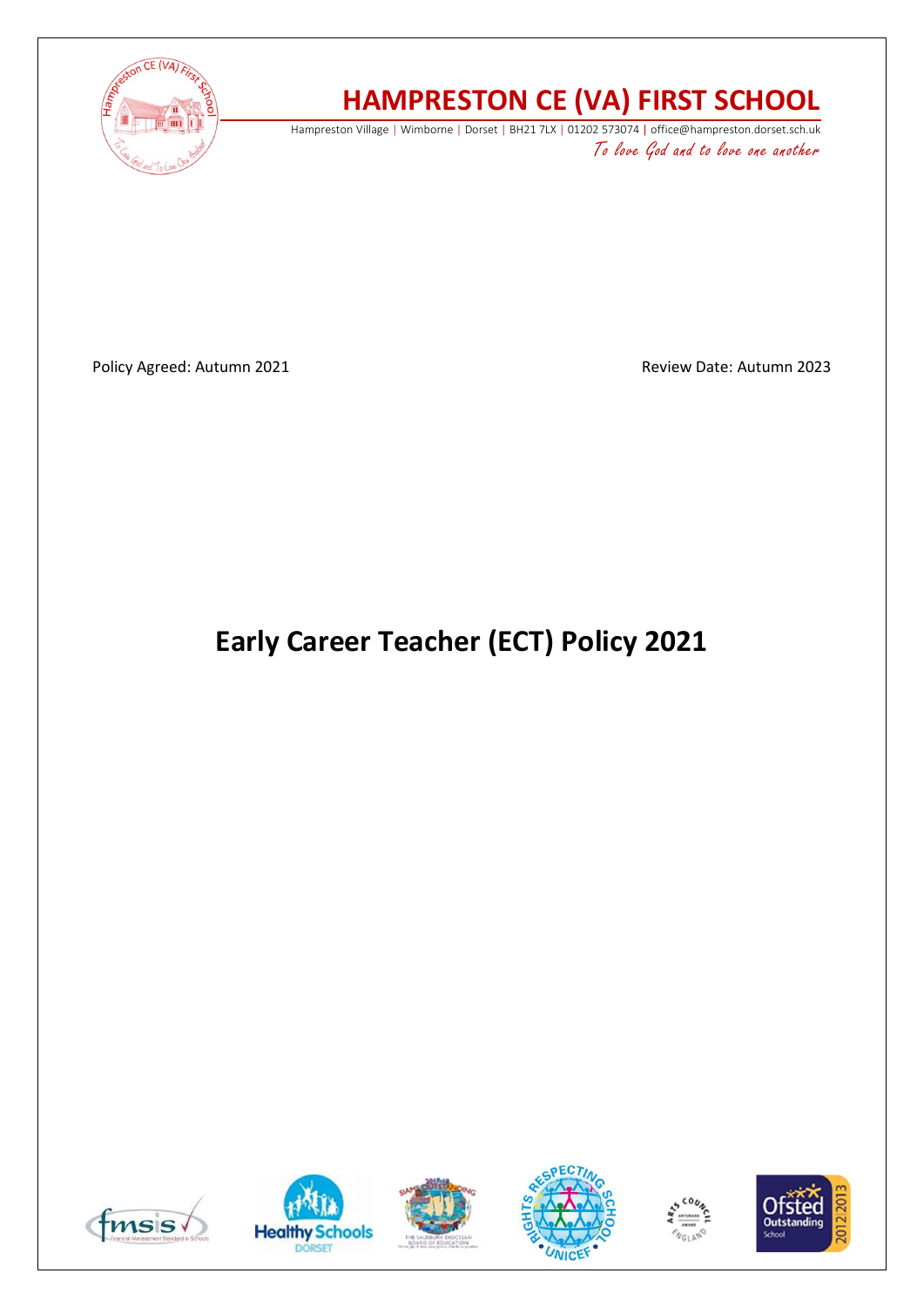# **Rationale**

The ECT induction process at Hampreston CE (VA) First School ensures that the appropriate guidance, support, training to include the development of skills, knowledge, expectations and observations are provided through a structured but flexible individual programme. This programme will enable an ECT to form a secure foundation upon which a successful teaching career, fulfilling their professional duties, can be built.

#### **Purposes**

Our induction process has been designed to make a significant contribution to both the professional and personal development of ECTs. The purposes of induction include:

- to provide programmes appropriate to the individual needs of the ECTs;
- to provide appropriate counselling and support through the role of an ECT Mentor;
- to provide ECTs with varied examples of good practice;
- to help ECTs form good relationships with all members of the school community;
- to help ECTs become aware of the school's role in the local community;
- to encourage reflection on their own and observed practice;
- to provide opportunities to recognise and celebrate good practice;
- to provide opportunities to identify areas for development;
- to help ECTs to develop an overview of a teacher's roles and responsibilities;
- to provide a foundation for longer-term professional development;
- to help ECTs perform satisfactorily against the current Teachers' Standards.

This policy reflects a structured whole school approach to teacher induction and recognises that the quality and commitment of the people who supervise the induction is a crucial factor in its continued success.

## **Roles and Responsibilities - The Governing Body**

The governing body will be fully aware of the contents of the DfE Statutory Guidance on Induction for ECTs (England) which sets out the school's responsibility to provide the necessary monitoring, support and assessments for ECTs. Careful consideration is given, prior to any decision to appoint an ECT, whether the school currently has the capacity to fulfil all its obligations. The governing body will be kept aware and up to date about induction arrangements and the results of formal assessment meetings.

# **Roles and Responsibilities - The Headteacher**

The Headteacher plays an important part in the process of inducting new colleagues to the profession. While responsibility for the implementation of the induction programme has been delegated to an ECT Mentor, the Headteacher will also observe each ECT as required, but at least once a term.

Statutory responsibilities are:

- Selecting an ECT Mentor and ensuring they are registered with Dorset LA / Suitable Appropriate Body;
- Registering the ECT with Dorset LA / Suitable Appropriate Body;
- Ensuring an appropriate induction programme is organised via a locally sourced ECT induction programme;
- Informing Dorset LA / Suitable Appropriate Body as to whether or not an ECT has performed satisfactorily against the Teachers' Standards for the completion of induction.

While the Headteacher may not delegate these responsibilities, many of the associated tasks will be carried out by an ECT Mentor or other suitably experienced colleagues.

In addition to the statutory requirements the Headteacher will:

• Observe and (if necessary) give written warnings to an ECT at risk of failing to perform satisfactorily against the Teachers' Standards whilst informing Dorset LA / Appropriate Body immediately;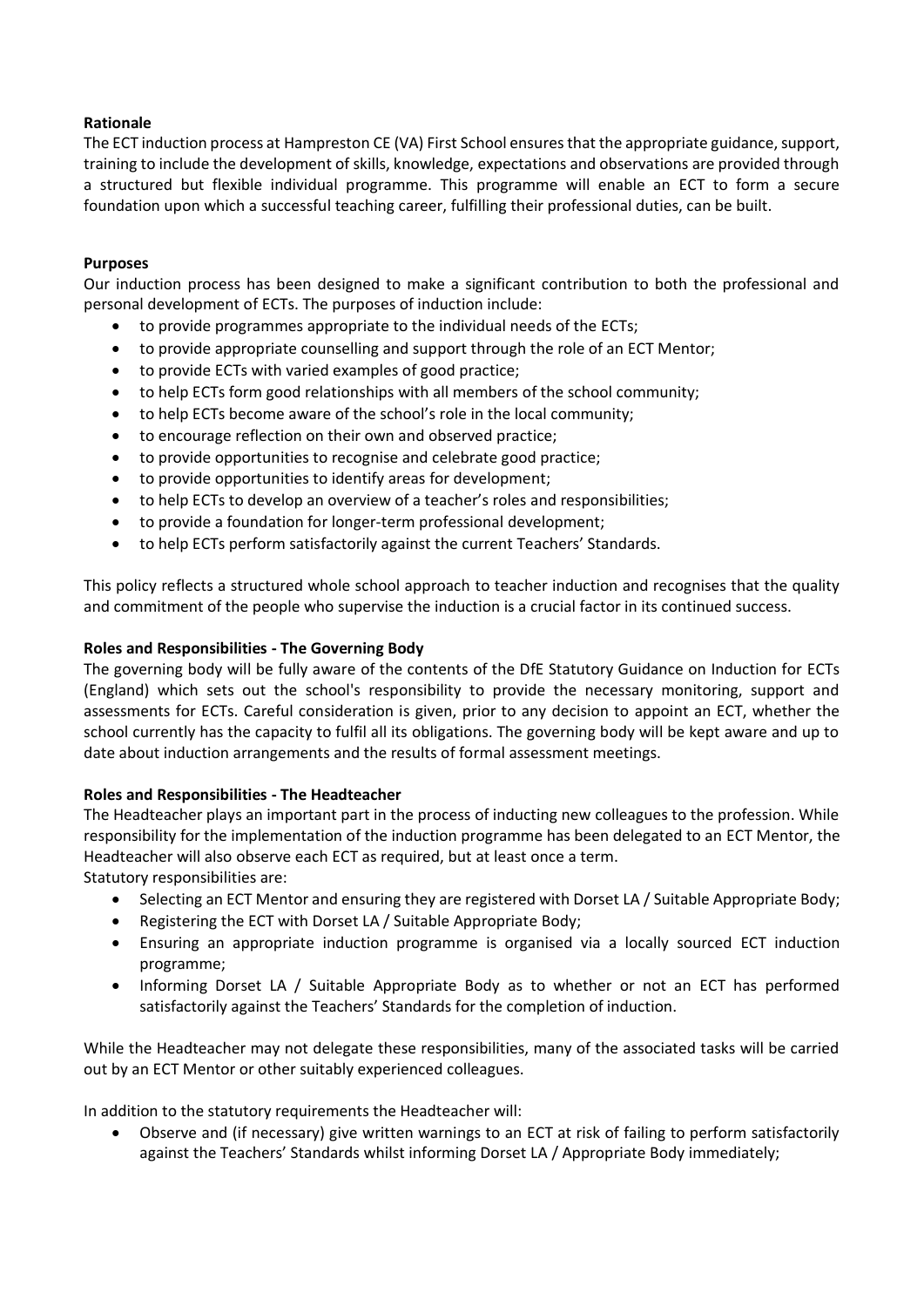• Keep the governing body informed about ECT induction arrangements and the results of formal assessment meetings.

#### **Roles and Responsibilities - The ECT Mentor**

The principal requirement for the ECT Mentor is to provide regular support. The mentor will match judgements about ECT performance against the Teachers' Standards. The role also requires the ECT Mentor to keep records of activities and evidence of monitoring the quality assurance of provision. It embraces various tasks, such as organising the induction programme, providing opportunities to participate in additional support, e.g. partnership with other teachers in school, providing support and guidance and enabling the rigorous but fair assessment of ECT performance.

#### **Entitlement**

The ECT should be proactive in his/her own career development. However, our induction programme ensures that new teachers are provided with support and monitoring to help them fulfil their professional duties and meet the requirements for satisfactory completion of induction. It builds on their knowledge, skills and achievements in relation to standards for the award for qualified teacher status (QTS). The key aspects of the induction programme for ECTs are as follows:

- Access to an induction programme that will commence upon appointment and be formally reviewed on a termly basis;
- Structured visits will be made to the school, prior to taking up appointment, with time to discuss their new role and how they will be supported;
- Help and guidance from an ECT Mentor who is adequately prepared for the role and will coordinate the induction programme;
- Regular meetings with the ECT Mentor and other key staff as appropriate;
- Time and regular opportunities to meet with other ECTs and teachers.
- Observe experienced colleagues teaching;
- A reduction of 10% of the average teacher's workload in the first year of induction, with a 5% reduction of the average teacher's workload in the second year of induction. This time is used for participating in the school's induction programme and is in addition to the statutory 10% non-contact time already allocated to teachers;
- Have teaching observed by experience colleagues on a regular basis;
- To receive prompt written as well as oral feedback on the teaching observed and to receive advice with regard to development and target setting;
- Opportunities for further professional development based on agreed targets. Lesson Observation, Review and Target Setting These will be followed and completed in accordance with the DfE guidelines on ECT induction.

#### **Assessment & Quality Assurance**

The assessment of ECTs will be rigorous but also objective:

- The criteria used for formal assessments will be shared and agreed in advance;
- Formative assessment (e.g. lesson observation, target setting, pupil progress) and summative assessment (termly induction reports) will be used;
- Responsibility for assessment will involve all teachers who have a part in the ECT's development in order to gain a reliable overall view;
- Opportunities will be created for ECTs to gain experience and expertise in self-evaluation;
- The induction tutor will ensure that assessment procedures are consistently applied;
- Copies of any records will be passed to the ECT concerned;
- Termly assessment reports will give details of areas of strength, areas requiring development, evidence used to inform judgement, targets for coming term and support to be provided by the school. (All of the above will be clearly referenced to the Teachers' Standards 2012)